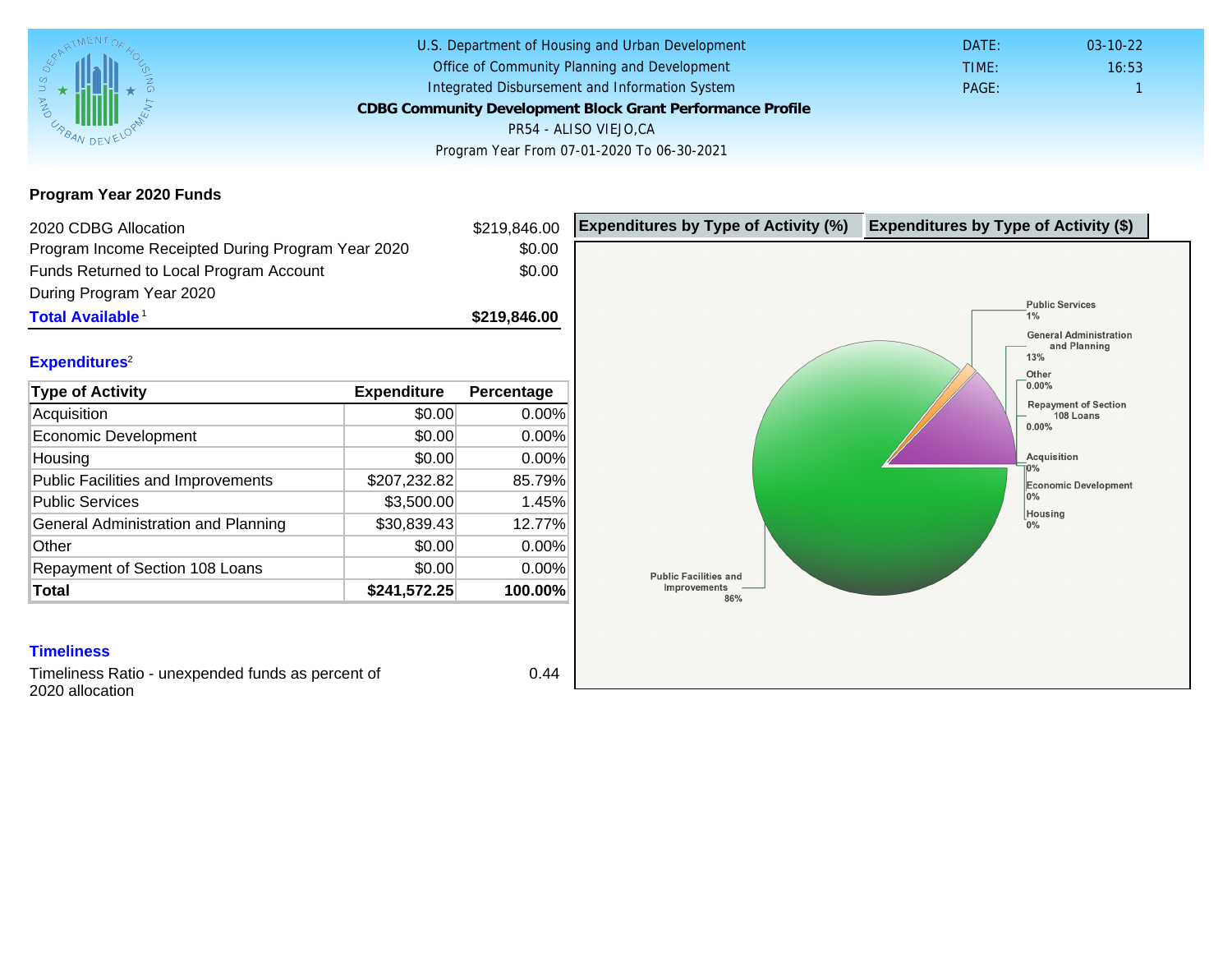## Program Targeting

| 1 - Percentage of Expenditures Assisting Low-<br>and Moderate-Income Persons and Households<br>Either Directly or On an Area Basis <sup>3</sup>                                                                              | 100.00%  |
|------------------------------------------------------------------------------------------------------------------------------------------------------------------------------------------------------------------------------|----------|
| 2 - Percentage of Expenditures That Benefit<br>Low/Mod Income Areas                                                                                                                                                          | $0.00\%$ |
| 3 -Percentage of Expenditures That Aid in The<br>Prevention or Elimination of Slum or Blight                                                                                                                                 | 0.00%    |
| 4 - Percentage of Expenditures Addressing<br><b>Urgent Needs</b>                                                                                                                                                             | $0.00\%$ |
| 5-Funds Expended in Neighborhood<br>(Community For State) Revitalization Strategy<br>Areas and by Community Development<br>Financial Institution.<br>6-Percentage of Funds Expended in<br>Neighborhood (Community For State) | \$0.00   |
| Revitalization Strategy Areas and by Community<br>Development Financial Institution                                                                                                                                          | $0.00\%$ |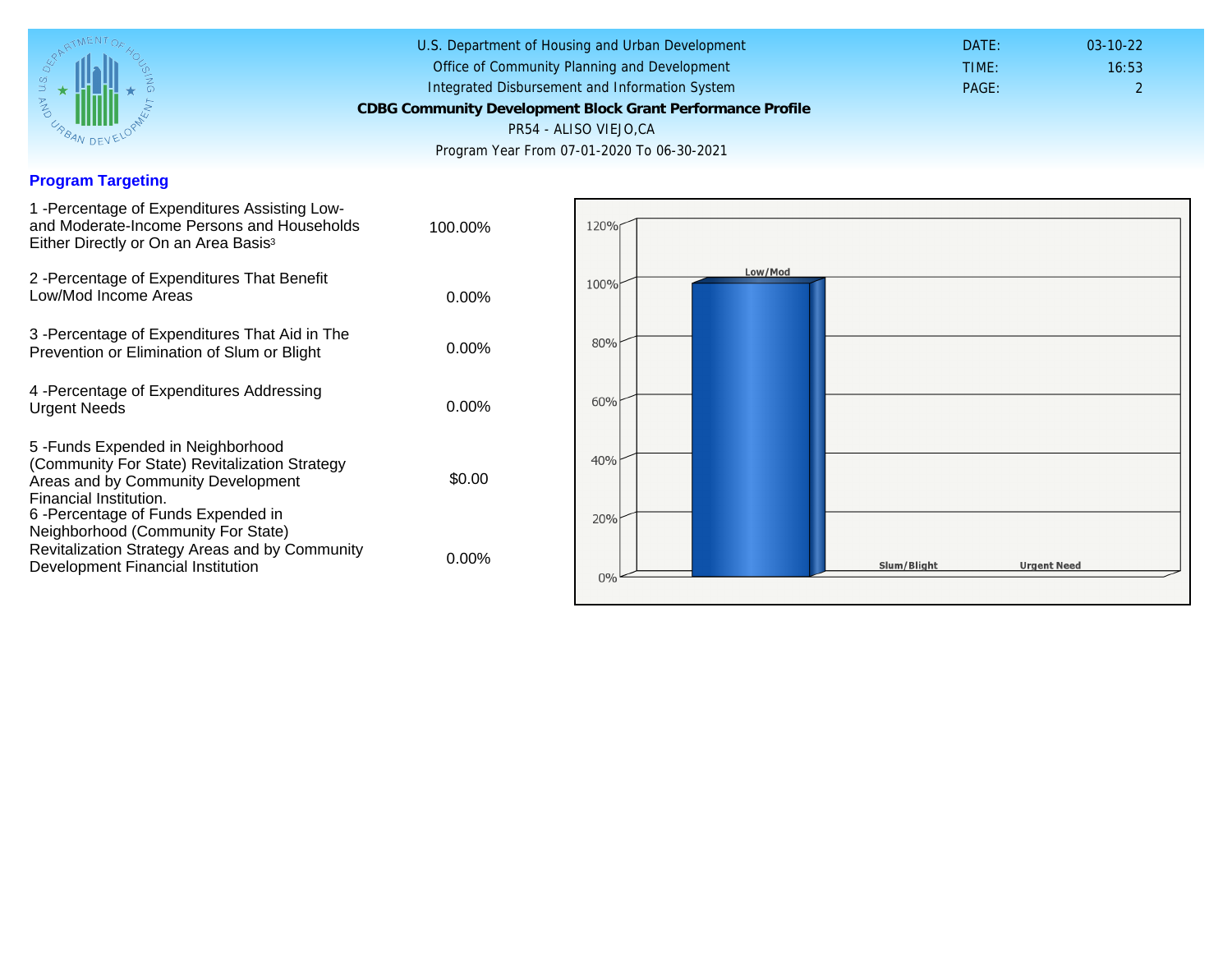# CDBG Beneficiaries by Racial/Ethnic Category <sup>4</sup>

| Race                                              | Total    | Hispanic |
|---------------------------------------------------|----------|----------|
| White                                             | 78.90%   | 100.00%  |
| Black/African American                            | 2.51%    | $0.00\%$ |
| Asian                                             | 11.72%   | $0.00\%$ |
| IAmerican Indian/Alaskan Native                   | $0.00\%$ | $0.00\%$ |
| lNative Hawaiian/Other Pacific Islander           | $0.00\%$ | $0.00\%$ |
| American Indian/Alaskan Native & White            | $0.00\%$ | $0.00\%$ |
| Asian & White                                     | 0.00%    | $0.00\%$ |
| Black/African American & White                    | $0.00\%$ | 0.00%    |
| Amer. Indian/Alaskan Native & Black/African Amer. | $0.00\%$ | $0.00\%$ |
| <b>Other multi-racial</b>                         | 6.88%    | 0.00%    |
| Asian/Pacific Islander (valid until 03-31-04)     | 0.00%    | 0.00%    |
| Hispanic (valid until 03-31-04)                   | $0.00\%$ | $0.00\%$ |

### Income of CDBG Beneficiaries

| Income Level                          | Percentage |
|---------------------------------------|------------|
| Extremely Low Income (<=30%)          | 0.50%      |
| Low Income (30-50%)                   | 0.29%      |
| Moderate Income (50-80%)              | 99.01%     |
| Total Low and Moderate Income (<=80%) | 99.80%     |
| Non Low and Moderate Income (>80%)    | 0.20%      |